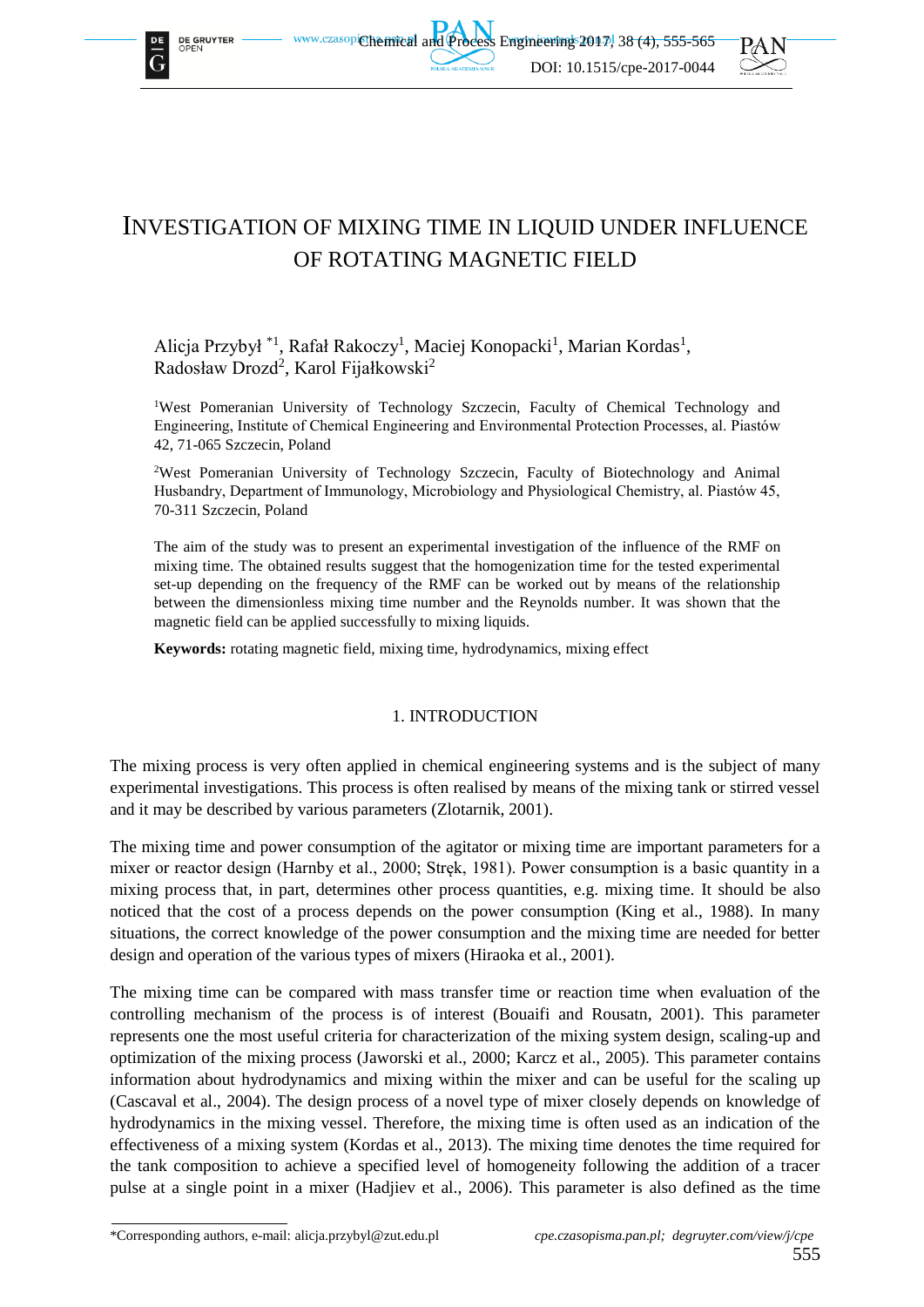

needed to reach a given mixing intensity when starting from the completely segregated situation (Oniscu et al., 2002).

The mixing performance of stirred tanks equipped with various types of agitators has been analyzed by many researchers (Masiuk and Rakoczy, 2007; Masiuk et al., 2008). Most investigations have examined the mixing time and power consumption of agitation systems resulting in empirical correlations (Bouaifi and Roustan, 2001; Manjula et al. 2009; Szoplik and Karcz, 2008; Woziwodzki et al., 2010; Zadghaffari et al., 2006).

A novel approach to the mixing process focuses on the application of a rotating magnetic field (RMF). This kind of magnetic field may be used to augment the process intensity instead of mechanical intensity (Rakoczy, 2013). It should be noticed that RMF may act as a non-instructive mixing device (Moffat, 1965; Moffat, 1991).

The main motivation for the present work was to investigate the possibility of the mixing system provided with a generator of RMF for the mixing process of various types of liquids, including water, NaCl solutions, Hestrin–Schramm medium (as an example of the microbiological medium used in the biotechnological process of bacterial cellulose production). The interaction of the applied magnetic field (MF) with liquids can be described by the relation between the mixing time and the Reynolds numbers. These dimensionless numbers allow for quantitative representation and characterization of the influence of the hydrodynamic condition under the RMF action on the mixing process.

## 2. THEORETICAL BACKGROUND

The mixing time, defined as the time needed to reach a specific degree of homogeneity, is defined by means of a dimensionless mixing time defined by the formula (Rakoczy, 2013):

$$
\Theta = f\left(\text{Re}_{RMF}\right) \tag{1}
$$

The above relation includes a non-dimensional group characterizing the mixing time problem, expressed in the formula (Kordas, 2013):

$$
\Theta = \frac{t_{95} \nu}{D^2} \tag{2}
$$

To characterize the mixing process under the action of the magnetic field, the Reynolds number based on the frequency of the RMF may be used in the following form (Story et al., 2016):

$$
\text{Re}_{RMF} = \frac{\Omega_{RMF} D^2}{V} \tag{3}
$$

The parameter *ΩRMF* may be expressed as follows (Moffat, 1965):

$$
\varOmega_{RMF} = \frac{W_{\varphi}|_{\text{max}}}{D} \tag{4}
$$

The maximum peripheral speed of the mixed liquid under the action of the RMF may be expressed as (Dahlberg, 1972):

$$
w_{\varphi}\Big|_{\text{max}} = B_{\text{max}} D \sqrt{\frac{\omega_{RMF} \sigma_e}{\rho}}
$$
 (5)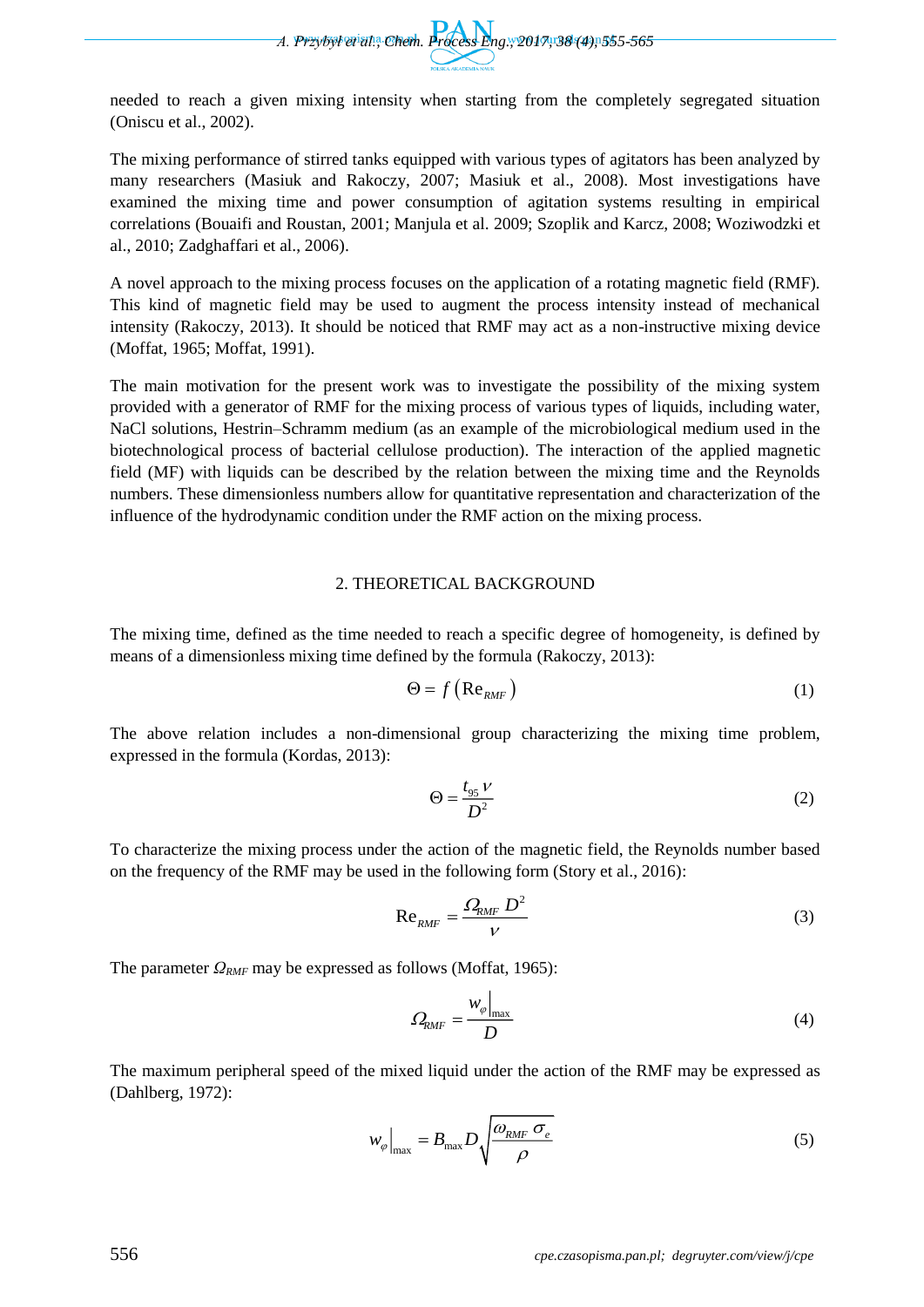## 3. MATERIALS AND METHODS

#### *3.1. Experimental apparatus*

Investigations were performed using the experimental apparatus shown in Fig. 1. The experimental apparatus consisted of a cooling jacket (1) and a generator of RMF (2). The RMF was generated by the 3-phase stator of the squirrel cage induction motor. The power of the stator winding used 3-phase alternating current. The container (3) was axially aligned with the RMF generator. The mixing system consisted of a vessel of 145 mm inner diameter and 415 mm height. The a.c. transistorized inverter (4) was used to adjust the RMF frequency, *f*, in the range of 10-50 Hz, and to regulate the maximum voltage in the range of 10-100 V. This inverter was connected with a personal computer (5) equipped with software to control the RMF generator. Additionally, recorders (6) with electrodes (7) were used to measure the mixing time.



Fig. 1. Scheme of experimental apparatus: 1 - cooling jacket, 2 - RMF generator, 3 – vessel, 4 - a.c. transistorized inverter, 5 - personal computer, 6 – recorders (CX-701), 7 – electrodes, 8 – batcher, 9 – heat exchanger, 10 – pump, 11 – internal coil

The tracer, (sodium hydroxide solution; 1 mol⋅dm<sup>-3</sup>) was introduced into the working liquid using the batcher (8). The temperature of the analyzed liquids during the exposition to the RMF was controlled by an additional cooling system based on oil circulation (in a heat exchanger (9) and a pump (10) and water circulation system in an internal coil  $(11)$ .

#### *3.1.1. Working liquids*

A total of 5 dm<sup>3</sup> liquid was introduced into the glass container. Aqueous solutions of NaCl brine, distilled water and Herstin-Schramm (HS) medium composed of glucose (2 w/v%), yeast extract (0.5 w/v%), bacto-pepton (0.5 w/v%), citric acid (0.115 w/v%),  $Na_2HPO_4$  (0.27 w/v%),  $MgSO_4$ <sup>-7</sup>H<sub>2</sub>O (0.05)  $w/v\%$ ) and ethanol (1 v/v%) (Ciechańska et al., 1998). The HS medium is an example of the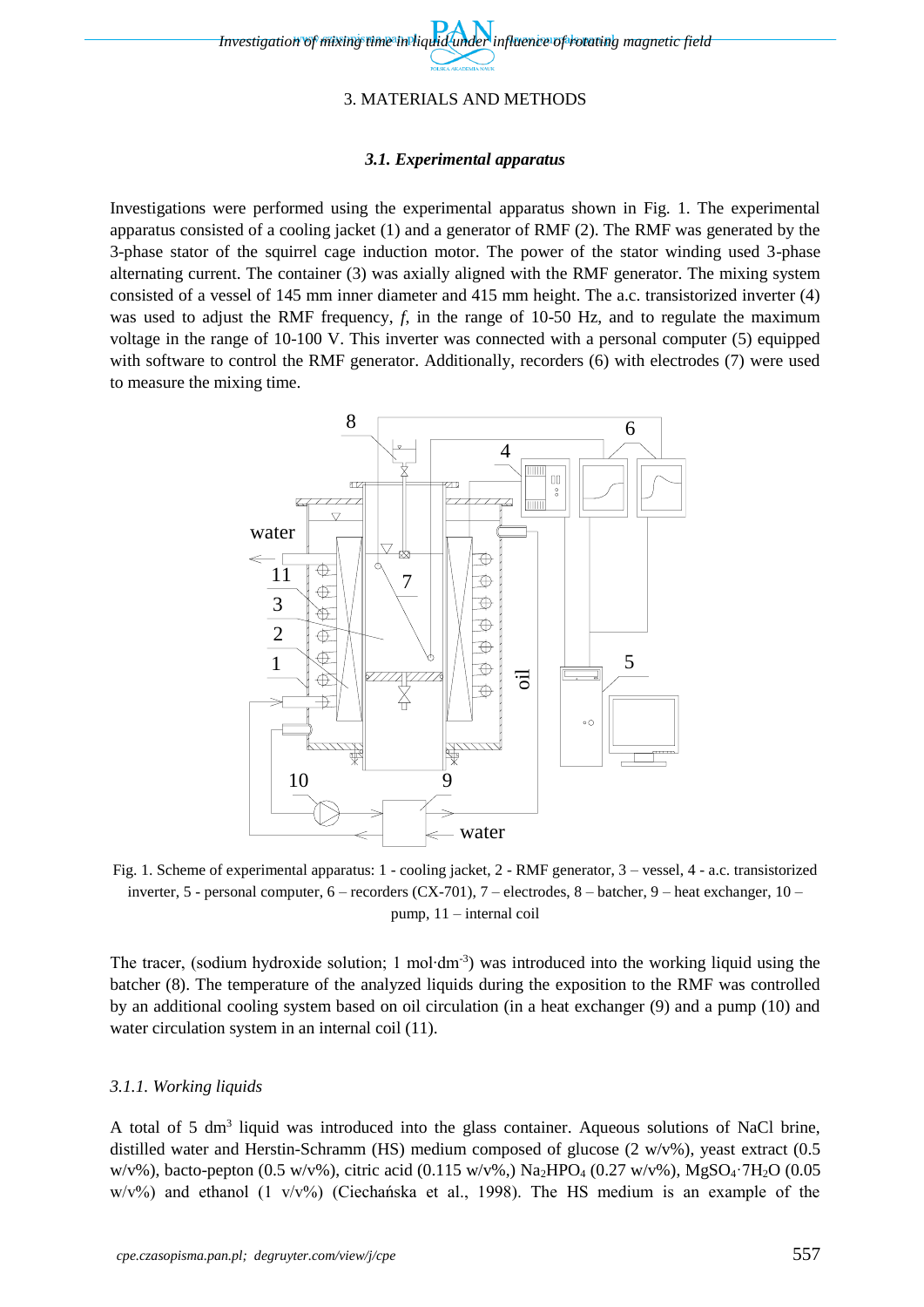

microbiological growth medium used in the biotechnological process of bacterial cellulose production (Fijałkowski et al., 2015). The temperature of the analyzed liquids was equal to  $20^{\circ}$ C. This parameter was monitored using the special temperature sensors cooperating with the recorder.

The physical parameters of the applied fluids are given in Table 1.

| Medium                                   | $\rho$ , kg·m <sup>-3</sup> | $\eta$ , Pa·s | $\sigma_{\rm e}$ , A <sup>2</sup> ·s <sup>3</sup> ·kg <sup>-1</sup> ·m <sup>-3</sup> |
|------------------------------------------|-----------------------------|---------------|--------------------------------------------------------------------------------------|
| distilled water                          | 998                         | 0.001002      | 0.05                                                                                 |
| 4% w/w NaCl brine                        | 1027                        | 0.001068      | 6.35                                                                                 |
| 8% w/w NaCl brine                        | 1056                        | 0.001145      | 14.00                                                                                |
| Hestrin–Schramm (HS) medium <sup>*</sup> | 986                         | 0.000944      | 0.65                                                                                 |

Table 1. Physical properties of tested liquids (for temperature  $T = 20^{\circ}$ C)

\*) *Viscosity of H-S medium was obtained using a capillary viscometer*

## *3.1.2. Mixing time measurements*

The mixing time was determined using the pH tracer method (Kushalkar and Pangarkar, 1994). The values of this parameter were determined by means of top injections of 1 M NaOH used as a tracer. The top injection means that the tracer is added at the top of the vessel, 1 cm under the liquid surface and in the middle of the tested apparatus. All injections were performed with a batcher. The time injection was equal to 6 s.

Two pH electrodes were used as follows: one probe mounted at 10 mm from the vessel bottom; another probe was mounted opposite the bottom pH electrode. Both were connected to the recorder (CX-701). The localization of the electrodes and the injection point are shown in Fig. 2.



Fig. 2. Localization of the pH electrodes (1, 2) and the injection point (3)

As a tracer, 50 ml of sodium hydroxide solution (1 mol⋅dm<sup>-3</sup>) was injected. The pH tracer method was based on measurements of pH difference response caused by the tracer (1 M NaOH). The mixing process was completed when the pH of the mixed liquid stopped changing. The time to reach, *t*95*,* (95% of the concentration step change from starting point to end point concentration) was defined as the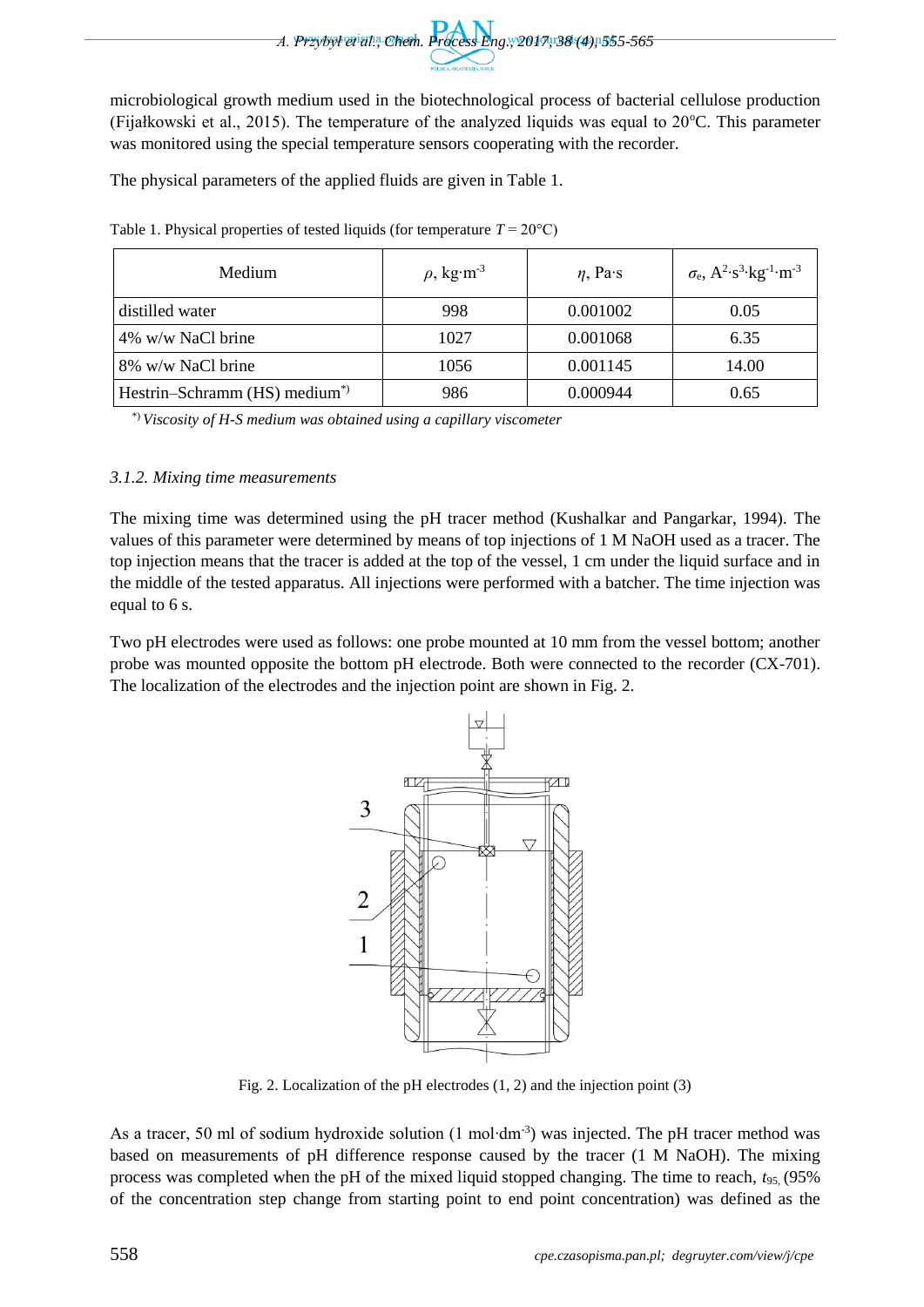mixing time, that is, the time necessary to render the liquid well-mixed. This parameter is defined as a time required for the system to mix the liquid to a prescribed final state and can be represented by the following relationship:

$$
Y = \frac{\left| pH\left(t\right) - pH_{0}\right|}{\left| pH_{\infty} - pH_{0}\right|}
$$
\n
$$
\tag{6}
$$

where  $pH_0$  and  $pH_\infty$  are the initial and the final pH values;  $pH(t)$  is the value of pH at some instant in time *t.*

A typical example of the pH transient process is shown in Fig. 3. As shown in this figure, the mixing time *t*95 for distilled water is much higher in comparison with the H-S medium.



Fig. 3. Typical example of pH transient processes (pH changes during mixing time investigation) at *f =* 30 Hz for: a) H-S medium, b) distilled water

The mixing time is defined as the time required for the normalized probe output to reach and remain between 95 and 105% ( $\pm$ 5%) of the final equilibrium value. This value is called the 95% mixing time or *t*<sup>95</sup> (Magelli et al., 2013). To obtain an overall mixing time for the system, two probe responses must be combined and must be weighted toward the probe showing the largest concentration deviation to ensure that all regions of the vessel are mixed. This is achieved by means of the RMS variance (Paul et al., 2004).

## *3.1.3. Magnetic field patterns*

The values of magnetic induction at different points inside the vessel are detected by means of microprocessor magnetic induction sensors connected with Hall probe. The measuring points were located on a plane that coincides with the axial section of the RMF generator. It should be noticed that the values of magnetic induction were recorded for about 110 points. Then, the averaged values of the magnetic field, *Bavg*, were calculated as the arithmetic mean of these measurements.

As follows from the analysis of experimental data, the values of magnetic induction are spatially distributed in the volume of the RMF generator and may be presented in a system of coordinates (*R \** ,  $H^*$ ) in the form of iso-contour patterns (see Fig. 4). The normalized values of the radius,  $R^*$ , and the height,  $H^*$ , of a glass container, were defined as  $R^* = R / R_{max} \rightarrow R^* = R / 0.075$  m and  $H^* = H / H_{max} \rightarrow H^* = H / 0.2$  m.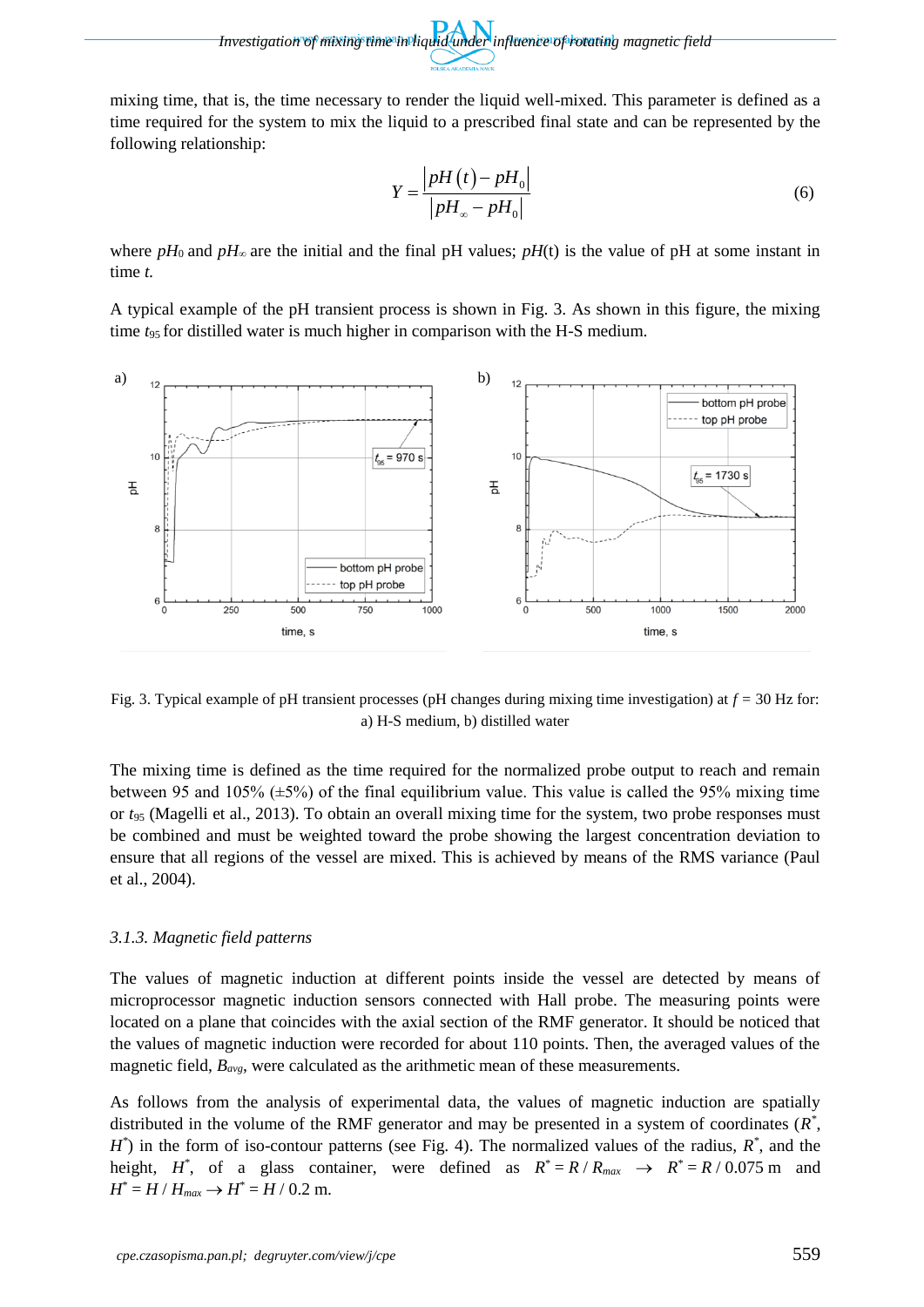

Fig. 4. A typical example of magnetic field patterns: a)  $f = 10$  Hz, b)  $f = 50$  Hz

As follows from the experimental database, the values of the magnetic induction, *B*, are spatially distributed. This distribution is depended on the RMF frequency, *f*. On the basis of the experimental measurements, the maximum values of magnetic induction,  $B_{\text{max}}$ , were obtained. These values were recorded at the point  $(R^* = -1 \text{ or } 1; H^* = 0.5)$  inside the RMF generator. In order to establish the effect of the maximum and the averaged values of the magnetic field, the obtained results are graphically shown in Fig. 5.



Fig. 5. Graphical presentation of relations between the maximum and averaged values of magnetic induction and RMF frequency

#### 4. RESULTS AND DISCUSSION

Taking into account Eq. (1) and the basic parameters from Eqs (2) and (3), the following relationship was obtained:

$$
\Theta = f\left(\text{Re}_{RMF}\right) \implies \left(\frac{t_{95} \nu}{D^2}\right) = f\left(\frac{\Omega_{RMF} D^2}{\nu}\right) \implies \left(\frac{t_{95} \nu}{D^2}\right) = f\left(\frac{w_{\varphi}|_{\text{max}} D^2}{D \nu}\right)
$$
  

$$
\implies \left(\frac{t_{95} \nu}{D^2}\right) = f\left(B_{\text{max}} D \sqrt{\frac{\omega_{RMF} \sigma_e}{\rho} \frac{D}{\nu}}\right)
$$
(7)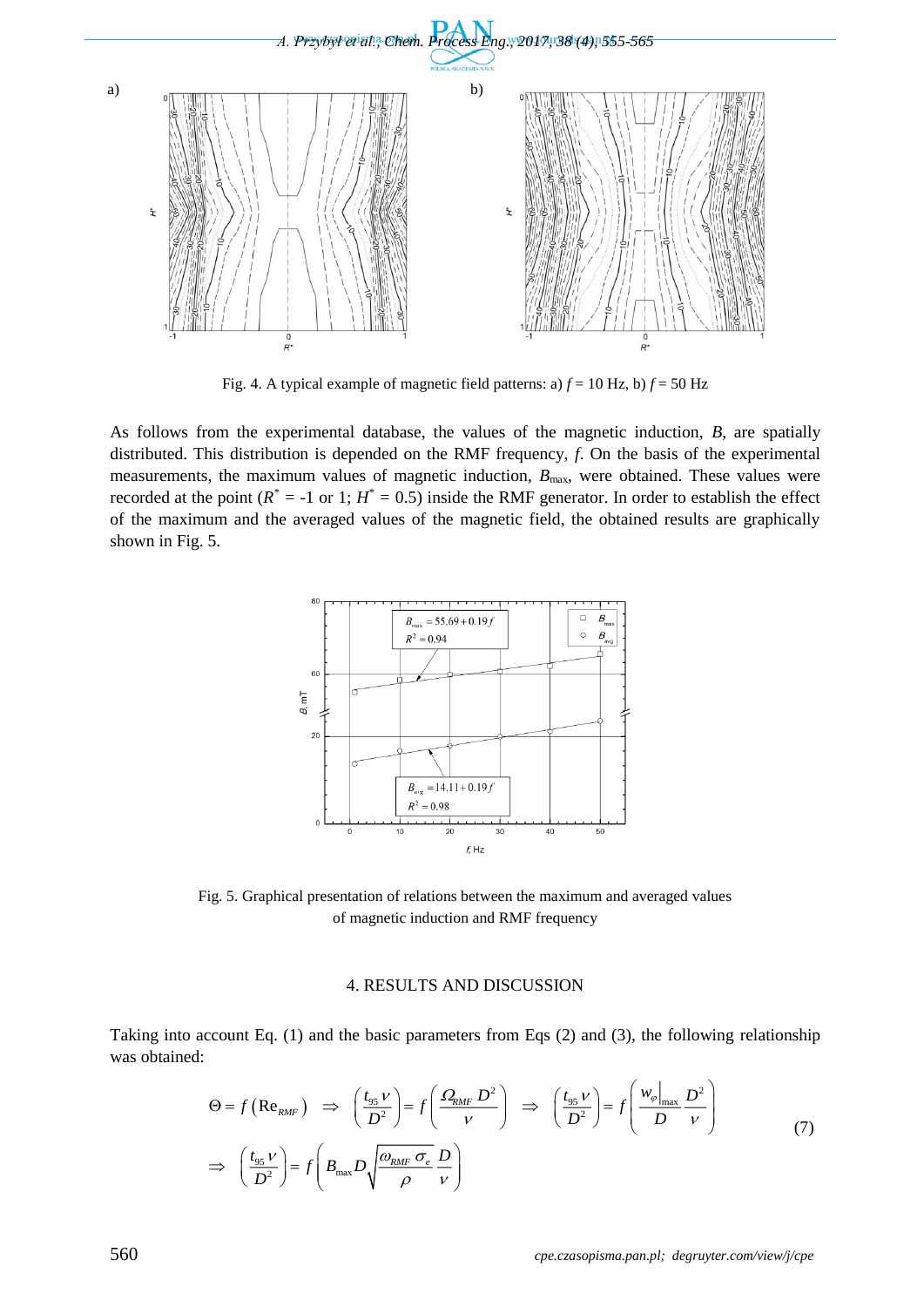According to Eq. (7), the plot of the data obtained in the current work was presented in coordinates (Θ, Re*RMF*) of the log-log system in Fig. 6.



Fig. 6. The dependence of  $\Theta = f(\text{Re}_{RMF})$  for the analyzed liquids

The experimental results presented in Fig. 6 indicate that the dimensionless mixing number versus the dimensionless Reynolds number may be defined by the following formula

$$
\Theta = p_1 \left( \text{Re}_{RMF} \right)^{p_2} \tag{8}
$$

The constants and exponents were computed by means of Matlab software and the principle of leastsquares. These values are collected in Table 2.

| Medium                      | $p_1$ | $p_2$   | $R^2$ |
|-----------------------------|-------|---------|-------|
| distilled water             | 1.62  | $-0.60$ | 0.91  |
| 4% w/w NaCl brine           | 0.36  | $-0.33$ | 0.94  |
| 8% w/w NaCl brine           | 0.46  | $-0.38$ | 0.96  |
| Hestrin-Schramm (HS) medium | 0.19  | $-0.23$ | 0.74  |

Table 2. Physical properties of tested liquids (for temperature  $T = 20^{\circ}C$ )

According to Fig. 6, the scatter of experimental points for the various types of liquids may be described by the same relationship using various values of the coefficients (see Table 2). The results presented in Figure 6 show the influence of the dimensionless Reynolds number on the dimensionless mixing number. Figure 6 indicates also that the mixing time decreases moderately with the increase in the dimensionless Reynolds number. It was found that as the intensity of the magnetic field increased, the time duration of the mixing process under the action of the RMF decreased. Moreover, Fig. 6 shows a strong influence of the liquid on the analyzed mixing process. The dimensionless mixing time obtained for distilled water was consequently higher than that for the HS medium and NaCl solutions. Moreover, a significant decrease took place in the region of large values of the Reynold number. The obtained relationships (see Fig. 6 and data in Table 2) indicate that the mixing time is more sensitive to the dimensionless Reynolds number for distilled water ( $\Theta \propto \text{Re}^{0.60}$ ) than for HS medium ( $\Theta \propto \text{Re}^{0.23}$ ) and both NaCl brine solutions ( $\Theta \propto \text{Re}^{-0.33}$ ;  $\Theta \propto \text{Re}^{-0.38}$ ).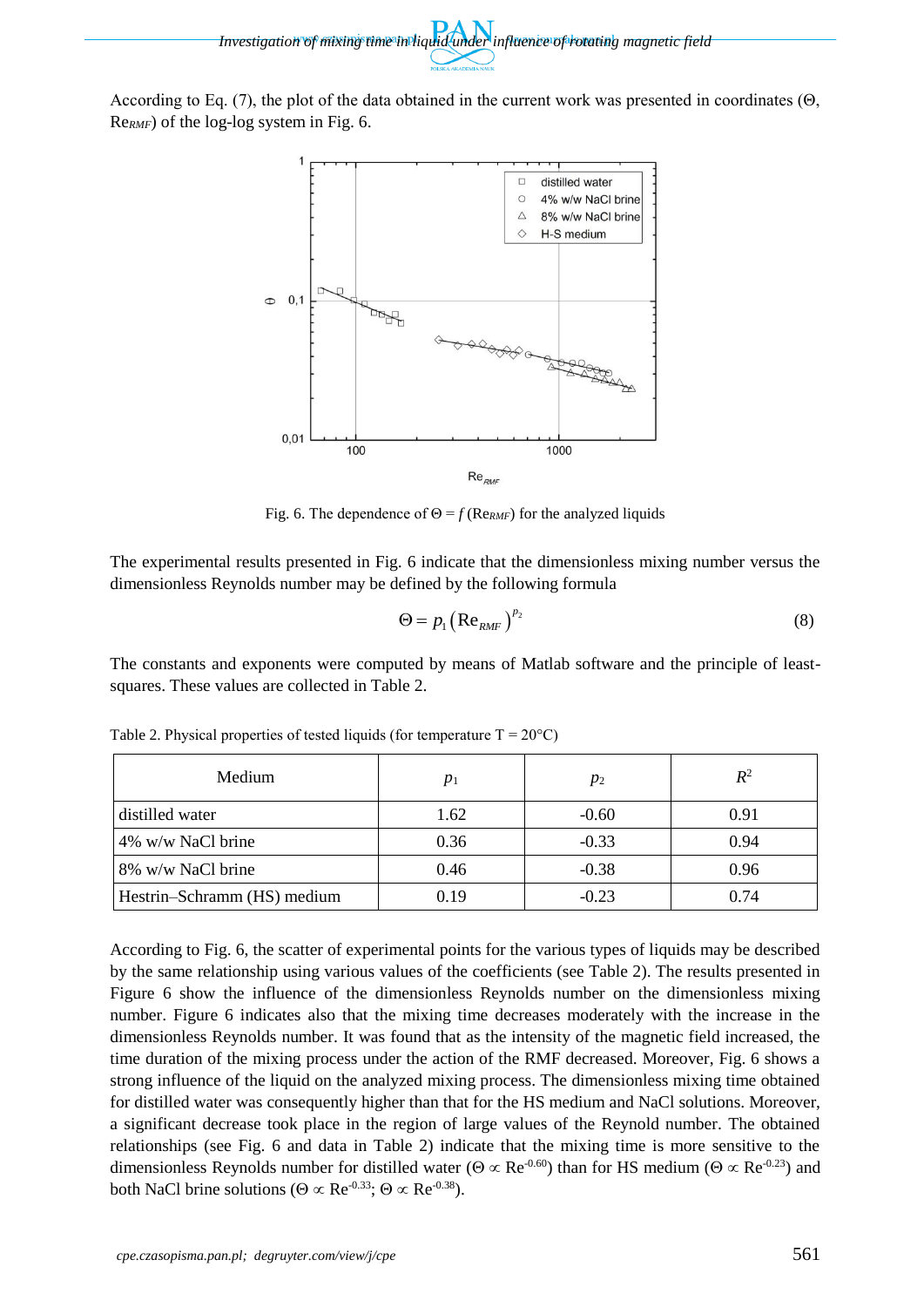

Following these considerations, RMF may be successfully applied for enhancement of mixing process for various kinds of liquids. It should be noticed that RMF may induce electromagnetic forces in the mixed liquid due to interactions between the induced electric currents and the applied magnetic field (Mehedintu and Berg, 1997). The application of time-varying magnetic field (e.g. RMF) involves the induction of eddy currents in liquids, which are highly conductive due to additional ions added. These eddy currents create their own magnetic field that in a co-operation with the MF used for the exposure, creates small dynamos mixing the liquid at micro-level. Such microscopic dynamos can enhance the mixing process (Hristov, 2010).

The obtained results may also be analytically described by a unique monotonic function. The plot of data obtained in the current work is presented in Fig. 7a. The calculated values from the proposed relationship (see Fig. 7a) for the mixing process under the action of the RMF and the values obtained from the experimental procedures are graphically compared in Fig. 7b. Fig. 7b shows that most results do not exceed the  $\pm 15\%$  maximum error.



Fig. 7. The dependence of  $\Theta = f(\text{Re}_{RMF})$  (a) and comparison of the experimental and calculated values or the dimensionless mixing time number (b)

It should be noticed that the mixing time can be considered as a criterion for comparison of mixing performance of different studied configurations of mixing devices. Therefore, a comparison between the presented results (see Fig. 7) with experimental findings reported in relevant literature should be done. A comparison of the dimensionless mixing time data from this work and previous studies is given in Fig. 8.



Fig. 8. A comparison of the dimensionless mixing time for systems enhanced by RMF and the RMF mixer (Konopacki et al., 2014)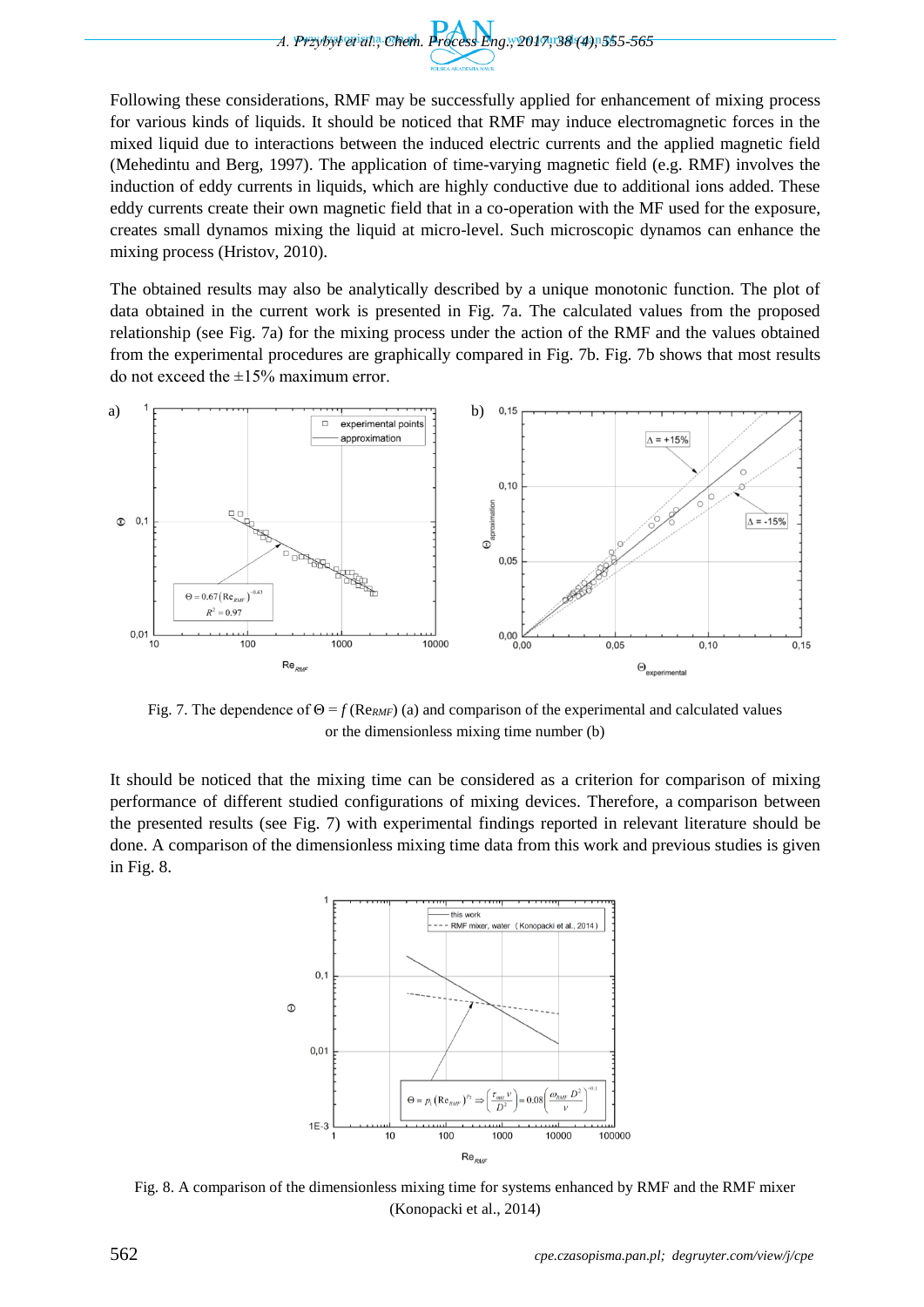Konopacki et al. (2014) studied the effect of RMF and various types of magnetic particles on the mixing time. This study has shown that the mixing time for distilled water (working volume equal to 3.3 dm<sup>3</sup>) under the action of the RMF (with the variation of the maximum value of the MF in the range between 23 mT and 34 mT) decreases with increasing the dimensionless Reynold number. It can be seen that the obtained values of mixing time are consistent with the information from relevant literature.

The values of the dimensionless mixing time for the tested RMF mixer are higher in comparison with the data given in the previously mentioned literature for the dimensionless Reynolds number  $R_{\text{PRMF}}$  < 600 (Konopacki et al., 2014). A possible explanation for this might be that the applied RMF generator and the working volumes of liquids for the analyzed mixers were different. Manna (1997) proposed that the definition of the mixing time highly depends on the measurement methods, the geometrical configurations of mixers, the system homogeneity and the tool by which the tracer is injected and its location. Therefore, different results of the dimensions mixing time may be explained by the difference between the mixing systems and the use of different methods for mixing time investigations. The current study found that RMF may enhance the mixing process of various types of liquids, e.g.: HS medium, aqueous solutions of brine. As was mentioned above, the magnetic field creates dynamos mixing the liquid at micro-level. These dynamos may be converted into micro-stirrers when the liquid with ions is subjected to RMF. Moreover, micro-stirrers may generate liquid eddies including enhancement of liquid transport properties (Rakoczy, 2013).

## 5. CONCLUSIONS

The analysis of experimental mixing time for the vessel equipped with a RMF generator in the present study leads to the following conclusions:

- The mixing system with the RMF generator may be successfully applied as a mixer for liquids. The experimental data indicated that the influence of RMF on the mixing intensity strongly depends on the physical parameters of liquids.
- The established mathematical correlations describe unitary of the dependence between the mixing time and the modified Reynolds number. The proposed relationship takes into consideration the operational parameters, which define hydrodynamic state and the intensity of the magnetic effects in the tested apparatus.
- The values obtained for the dimensionless mixing time may be used to compare the mixing process performed by various types of mixing systems. It should be noticed that the values of the dimensionless mixing time number for the mixing system with the RMF generator in the region of the lowest Reynolds numbers are much lower than those for STR with the Rushton turbine.

*This study was supported by the National Centre for Research and Development in Poland (Grant no. LIDER/011/221/L-5/13/NCBR/2014).*

## SYMBOLS

| $B_{max}$     | maximum magnetic induction, $kg \cdot A^{-1} \cdot s^{-2}$ |
|---------------|------------------------------------------------------------|
| D             | diameter of container, m                                   |
| f             | frequency of electrical current, $s^{-1}$                  |
| $H^*$         | normalized height of a glass container                     |
| $pH_0$        | initial pH values                                          |
| $pH_{\infty}$ | final pH values                                            |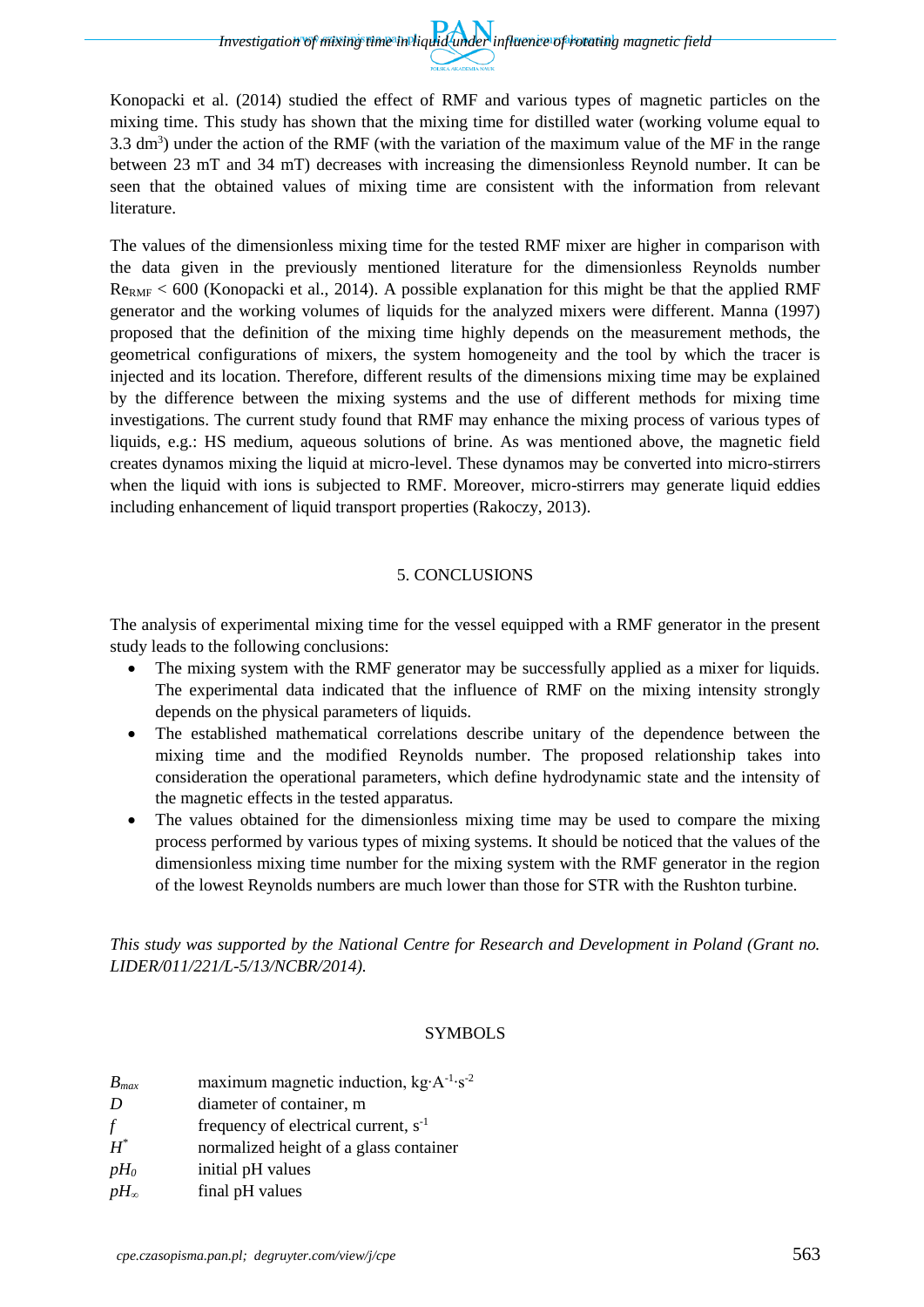

| pH(t)                     | value of $pH$ at some instant in time $t$                                              |
|---------------------------|----------------------------------------------------------------------------------------|
| $R^*$                     | normalized radius of a glass container                                                 |
| $Re_{RMF}$                | Reynolds number for the RMF mixing system                                              |
| $t_{95}$                  | mixing time, s                                                                         |
| $W_{\varphi}\big _{\max}$ | maximum peripheral velocity of the mixed liquid under the RMF action, $m \cdot s^{-1}$ |

#### *Greek symbols*

| $\eta$            | dynamic density, $Pa·s^{-1}$                                             |
|-------------------|--------------------------------------------------------------------------|
| $\Theta$          | mixing time number                                                       |
| $\mathcal{V}$     | kinematic viscosity, $m^2 s^{-1}$                                        |
| $\rho$            | density, $kg·m-3$                                                        |
| $\sigma_e$        | electrical conductivity, $A^2 \cdot s^3 \cdot kg^{-1} \cdot m^{-3}$      |
| $\tau_{mix}$      | mixing time, s                                                           |
| $\omega_{RMF}$    | angular velocity of RMF, rad $\cdot$ s <sup>-1</sup>                     |
| $\varOmega_{RMF}$ | angular velocity of liquid under the action of the RMF, $m \cdot s^{-1}$ |

#### REFERENCES

- Bouaifi M., Roustan M, 2001. Power consumption, mixing time and homogenisation Energy in dual-impeller agitated gas-liquid reactors. *Chem. Eng. Process.*, 40, 87-95. DOI: 10.1016/S0255-2701(00)00128-8.
- Bouaifi M., Roustan M., 2001. Power consumption, mixing time and homogenization energy in dual-impeller agitated gas-liquid reactors. *Chem. Eng. Process.*, 40, 87-95. DOI: 10.1016/S0255-2701(00)00128-8.
- Cascaval D., Galaction A.-I., Oniscu C., Ungureanu F., 2004. Modeling of mixing in stirred bioreactors 4. Mixing time for aerated bacteria, yeasts and fungus broths. *Chem. Indust.*, 58, 128-137. DOI: 10.2298/HEMIND0403128C.
- Ciechańska D., Struszczyk H., Gruzińska K., 1998. Modification of bacterial cellulose. *Fibres Text. East. Eur.*, 4(23), 61-65.
- Dahlberg E., 1972. *On the action of a rotating magnetic field on a conducting liquid.* Aktiebolaget Atomenergi, Studsvik, Nyköping, Sweden.
- Fijałkowski K., Żywicka A., Drozd R., Niemczyk A., Junka A.F, Peitler D., Kordas M., Konopacki M., Szymczyk P., El Fray M., Rakoczy R., 2015. Modification of bacterial cellulose through exposure to the rotating magnetic field. *Carbohyd. Polym.*, 133, 52-60. DOI: 10.1016/j.carbpol.2015.07.011.
- Gaafar E.-S.A., Hanafy M.S., Tohamy E.Y., Ibrahim M.H., 2008. The effect of electromagnetic field on protein molecular structure of E. coli and its pathogenesis. *Rom. J. Biophys.*, 18, 145–169.
- Hadjiev D., Sabiri N.E., Zanati A., 2006. Mixing time in bioreactors under aerated conditions. *Biochem. Eng. J.*, 27, 323-330. DOI: 10.1016/j.bej.2005.08.009.
- Harnby N., Edwards M.F., Nienow A.W. *Mixing in the process industries*. Butterworth-Heinemann, Bosotn, 2000.
- Hiraoka S., Kato Y., Tada Y., Ozaki N., Murkami Y., Lee Y.S., 2001. Power consumption and mixing time in an agitated vessel with double impeller. *Chem. Eng. Res. Des.*, 79, 805-810. DOI: 10.1205/02638760152721613.
- Hristov J., 2010. Magnetic field assisted fluidization—a unified approach. Part 8. Mass transfer: Magnetically assisted bioprocess. *Rev. Chem. Eng*., 26, 55–128. DOI: 10.1515/REVCE.2010.006.
- Jaworski Z., Bujalski W., Otomo N., Nienow A.W., 2000. CFD study of homogenization with dual Rushton turbines — Comparison with experimental results. Part I: Initial studies. *Chem. Eng. Res. Des.*, 78, 327–333. DOI: 10.1205/026387600527437.
- King R.L., Hiller R.A., Tatterson G.B., 1988. Power consumption in a mixer. *AIChE J.*, 34, 506-509. DOI: 10.1002/aic.690340320.
- Konopacki M., Frąckowiak A., Tabero P., Fijałkowski K., Rakoczy R., 2014. Studies of a mixing process by using the various types of magnetic particles as micro-stirrers. *Technical Transactions. Chemistry*, 24, 45-54.
- Kordas M., Story G., Konopacki M., Rakoczy R., 2013. Study of mixing time in a liquid vessel with rotating and reciprocating agitator. *Ind. Eng. Chem. Res.*, 52, 13818-13828. DOI: 10.1021/ie303086r.